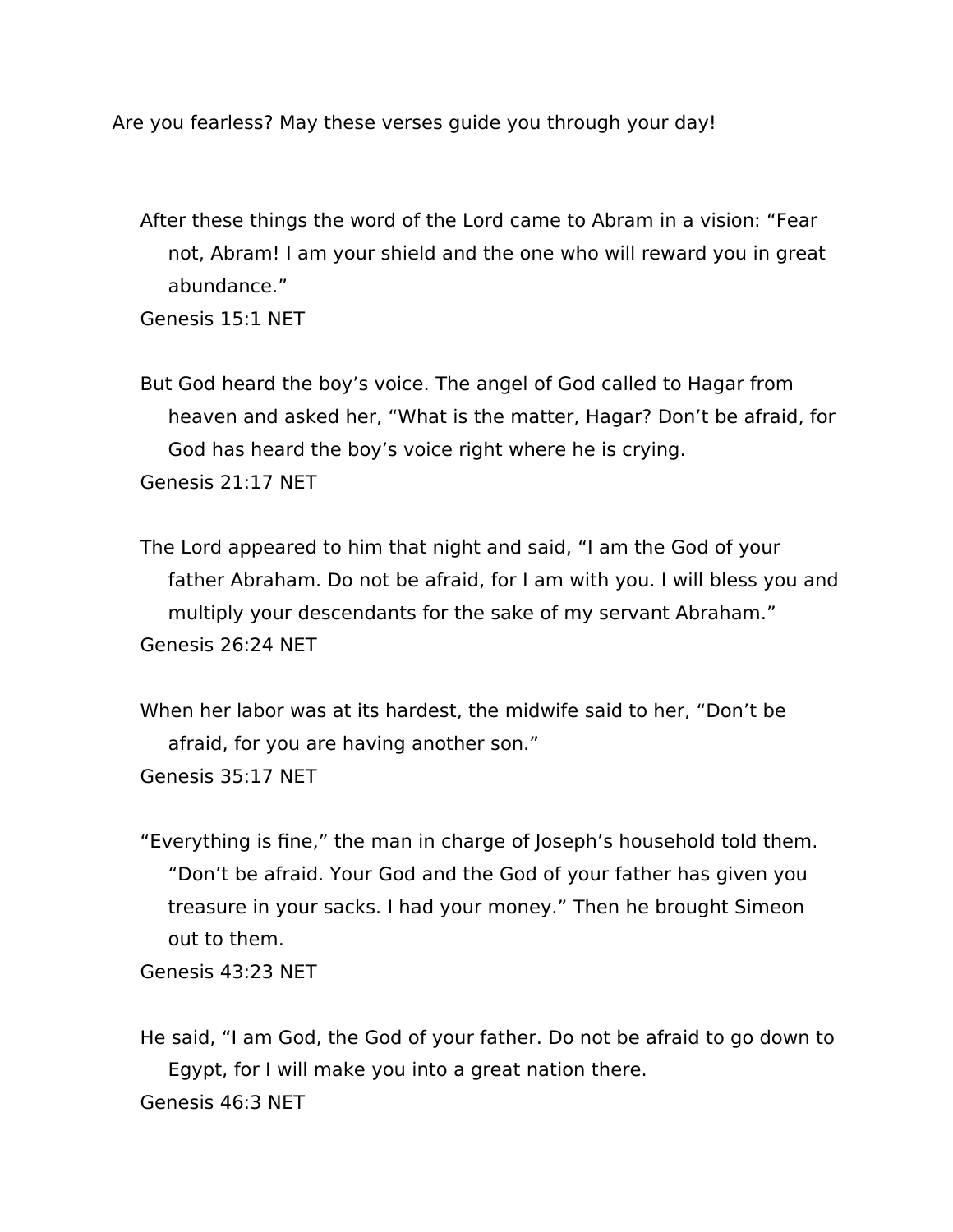But Joseph answered them, "Don't be afraid. Am I in the place of God? Genesis 50:19 NET

So now, don't be afraid. I will provide for you and your little children." Then he consoled them and spoke kindly to them. Genesis 50:21 NET

Moses said to the people, "Do not fear! Stand firm and see the salvation of the Lord that he will provide for you today; for the Egyptians that you see today you will never, ever see again. Exodus 14:13 NET

Moses said to the people, "Do not fear, for God has come to test you, that the fear of him may be before you so that you do not sin." Exodus 20:20 NET

I will grant peace in the land so that you will lie down to sleep without anyone terrifying you. I will remove harmful animals from the land, and no sword of war will pass through your land. Leviticus 26:6 NET

"The Lord bless you and protect you; The Lord make his face to shine upon you, and be gracious to you; The Lord lift up his countenance upon you and give you peace."'

Numbers 6:24-26 NET

Only do not rebel against the Lord, and do not fear the people of the land, for they are bread for us. Their protection has turned aside from them, but the Lord is with us. Do not fear them!" Numbers 14:9 NET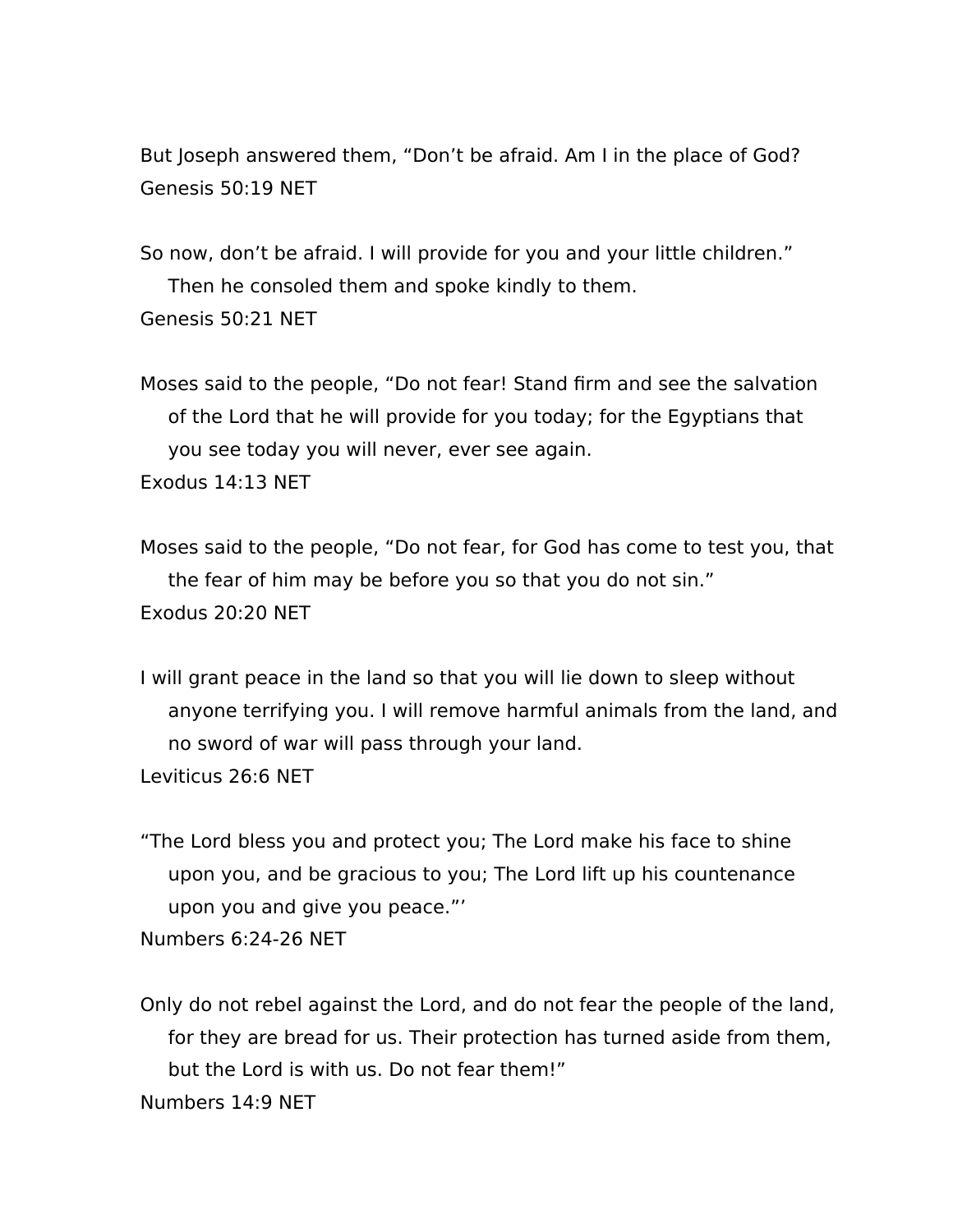And the Lord said to Moses, "Do not fear him, for I have delivered him and all his people and his land into your hand. You will do to him what you did to King Sihon of the Amorites, who lived in Heshbon. Numbers 21:34 NET

They must not discriminate in judgment, but hear the lowly and the great alike. Nor should they be intimidated by human beings, for judgment belongs to God. If the matter being adjudicated is too difficult for them, they should bring it before me for a hearing.

Deuteronomy 1:17 NET

Look, he has placed the land in front of you! Go up, take possession of it, just as the Lord, the God of your ancestors, said to do. Do not be afraid or discouraged!" Deuteronomy 1:21 NET

So I responded to you, "Do not be terrified of them! Deuteronomy 1:29 NET

The Lord, however, said to me, "Don't be afraid of him because I have already given him, his whole army, and his land to you. You will do to him exactly what you did to King Sihon of the Amorites who lived in Heshbon."

Deuteronomy 3:2 NET

Do not be afraid of them, for the Lord your God will personally fight for you.

Deuteronomy 3:22 NET

you must not fear them. You must carefully recall what the Lord your God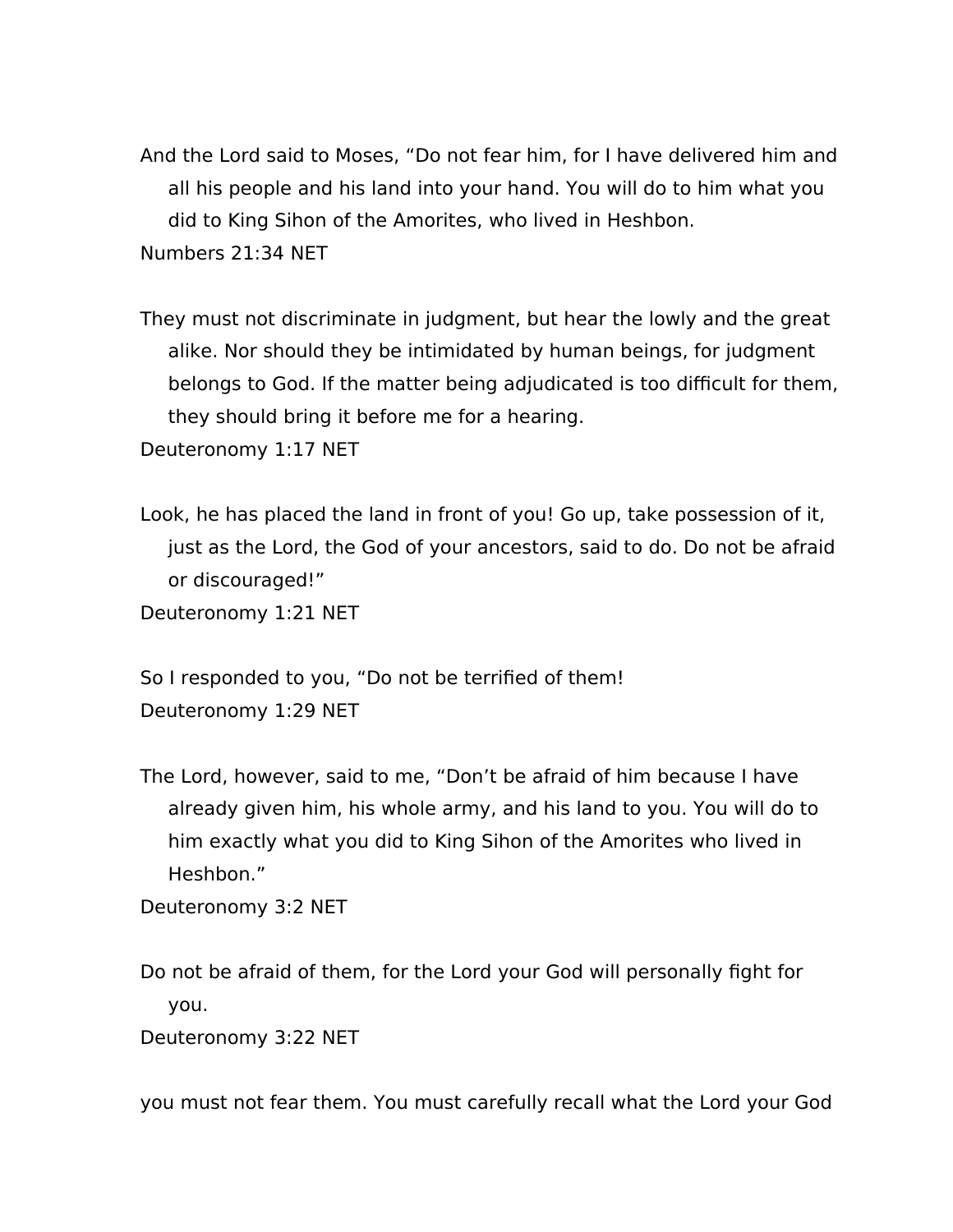did to Pharaoh and all Egypt, Deuteronomy 7:18 NET

When you go to war against your enemies and see chariotry and troops who outnumber you, do not be afraid of them, for the Lord your God, who brought you up out of the land of Egypt, is with you. Deuteronomy 20:1 NET

"Listen, Israel! Today you are moving forward to do battle with your enemies. Do not be fainthearted. Do not fear and tremble or be terrified because of them,

Deuteronomy 20:3 NET

Be strong and courageous! Do not fear or tremble before them, for the Lord your God is the one who is going with you. He will not fail you or abandon you!"

Deuteronomy 31:6 NET

The Lord is indeed going before you – he will be with you; he will not fail you or abandon you. Do not be afraid or discouraged!" Deuteronomy 31:8 NET

I repeat, be strong and brave! Don't be afraid and don't panic, for I, the Lord your God, am with you in all you do."

Joshua 1:9 NET

The Lord told Joshua, "Don't be afraid and don't panic! Take the whole army with you and march against Ai! See, I am handing over to you the king of Ai, along with his people, city, and land. Joshua 8:1 NET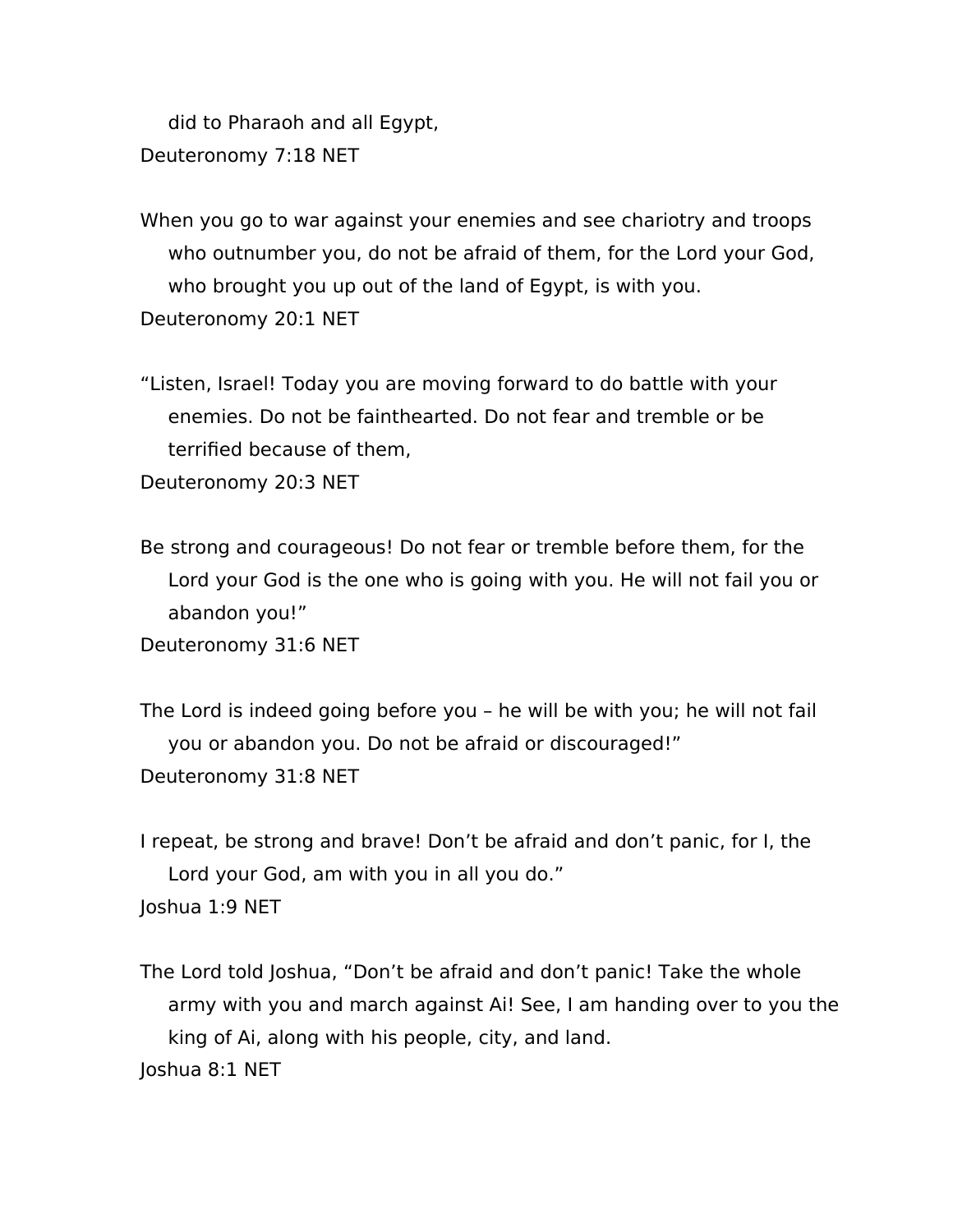The Lord told Joshua, "Don't be afraid of them, for I am handing them over to you. Not one of them can resist you." Joshua 10:8 NET

Then Joshua said to them, "Don't be afraid and don't panic! Be strong and brave, for the Lord will do the same thing to all your enemies you fight. Joshua 10:25 NET

The Lord told Joshua, "Don't be afraid of them, for about this time tomorrow I will cause all of them to lie dead before Israel. You must hamstring their horses and burn their chariots." Joshua 11:6 NET

Jael came out to welcome Sisera. She said to him, "Stop and rest, my Lord. Stop and rest with me. Don't be afraid." So Sisera stopped to rest in her tent, and she put a blanket over him.

Judges 4:18 NET

The Lord said to him, "You are safe! Do not be afraid! You are not going to die!"

Judges 6:23 NET

As she was dying, the women who were there with her said, "Don't be afraid! You have given birth to a son!" But she did not reply or pay any attention.

1 Samuel 4:20 NET

Then Samuel said to the people, "Don't be afraid. You have indeed sinned. However, don't turn aside from the Lord. Serve the Lord with all your heart.

1 Samuel 12:20 NET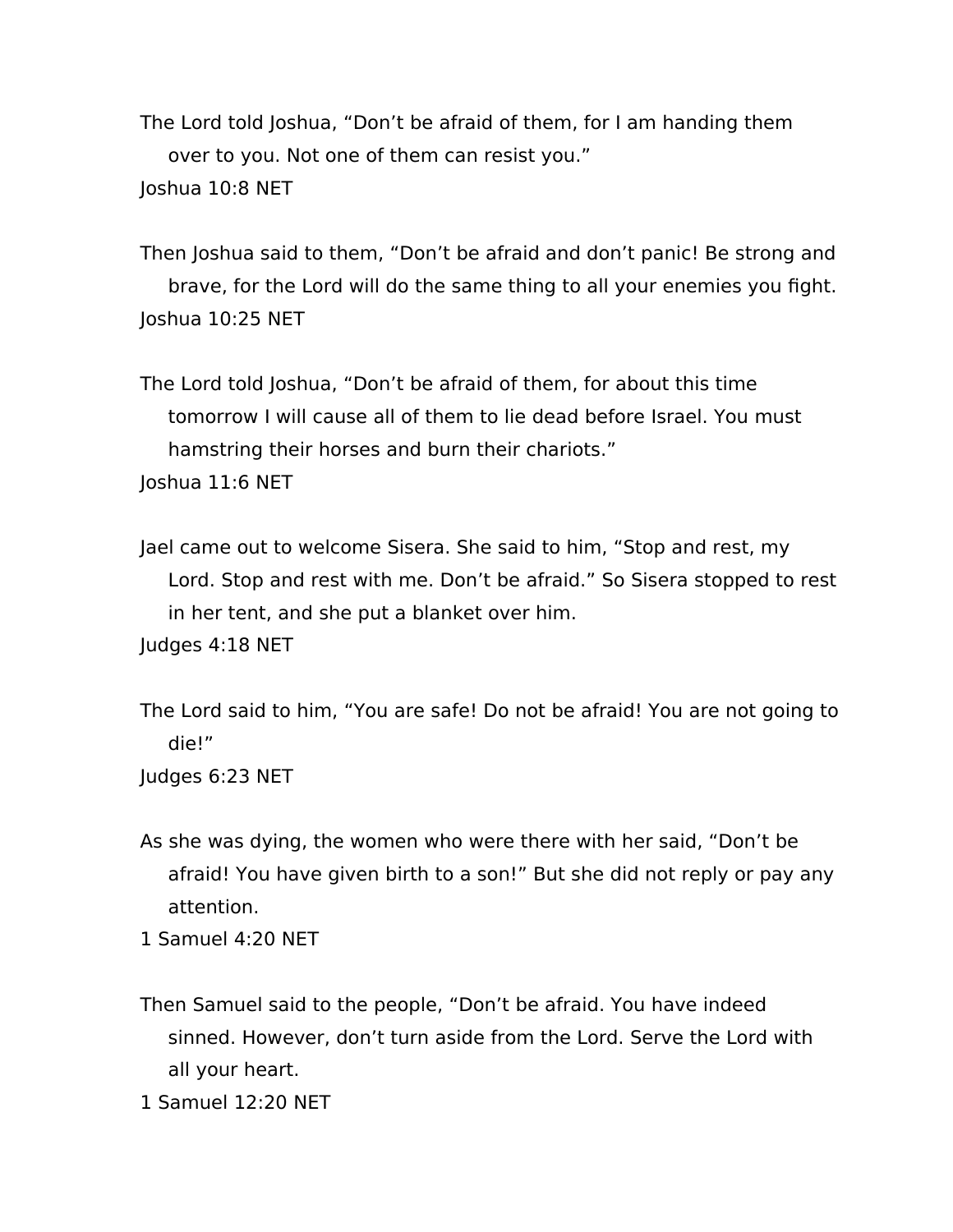Stay with me. Don't be afraid! Whoever seeks my life is seeking your life as well. You are secure with me."

1 Samuel 22:23 NET

He said to him, "Don't be afraid! For the hand of my father Saul cannot find you. You will rule over Israel, and I will be your second in command. Even my father Saul realizes this."

1 Samuel 23:17 NET

- The king said to her, "Don't be afraid! What have you seen?" The woman replied to Saul, "I have seen one like a god coming up from the ground!"
- 1 Samuel 28:13 NET
- David said to him, "Don't be afraid, because I will certainly extend kindness to you for the sake of Jonathan your father. You will be a regular guest at my table."

2 Samuel 9:7 NET

Elijah said to her, "Don't be afraid. Go and do as you planned. But first make a small cake for me and bring it to me; then make something for yourself and your son.

1 Kings 17:13 NET

The Lord's angelic messenger said to Elijah, "Go down with him. Don't be afraid of him." So he got up and went down with him to the king. 2 Kings 1:15 NET

He replied, "Don't be afraid, for our side outnumbers them." 2 Kings 6:16 NET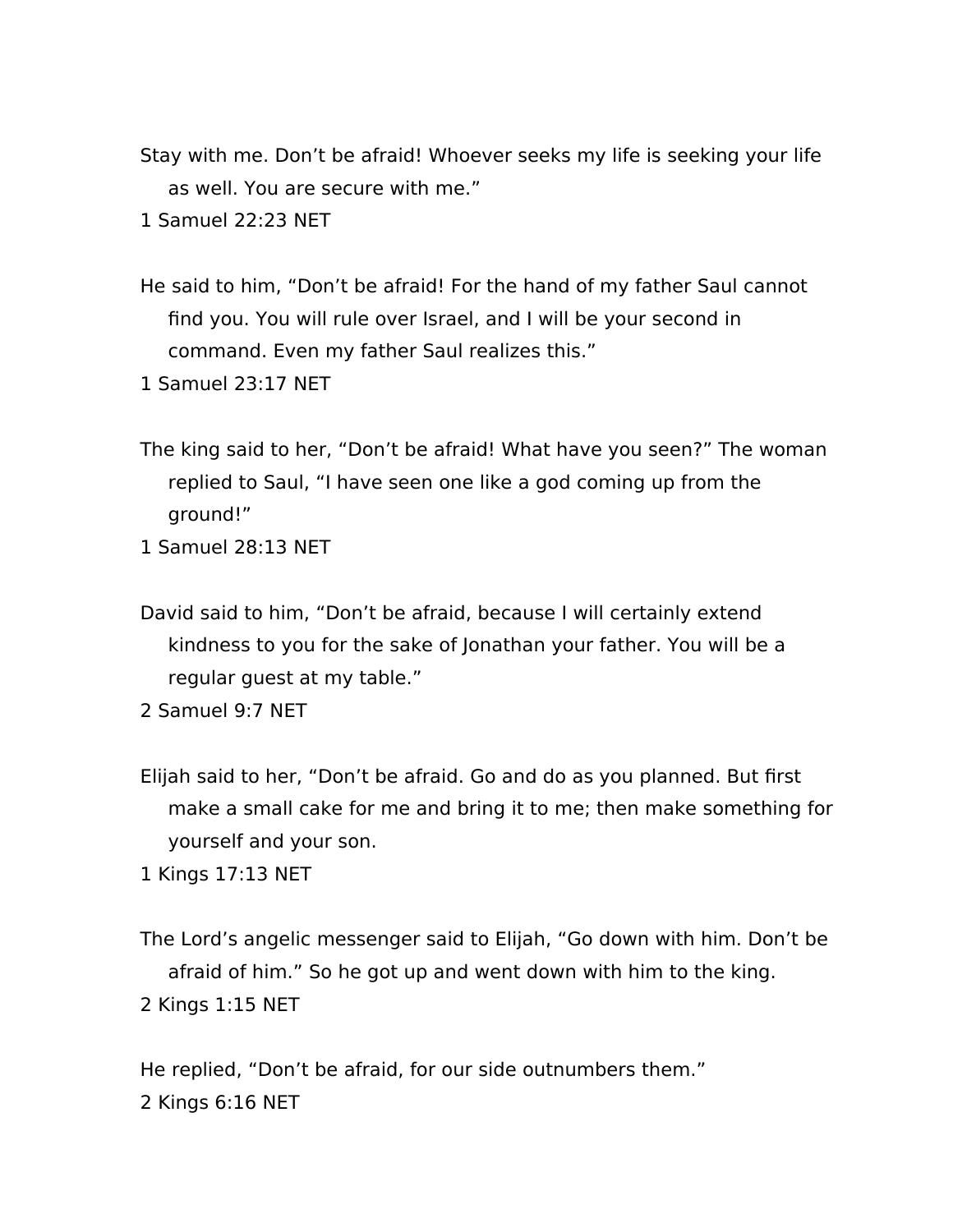Isaiah said to them, "Tell your master this: 'This is what the Lord says: "Don't be afraid because of the things you have heard – these insults the king of Assyria's servants have hurled against me.

2 Kings 19:6 NET

Gedaliah took an oath so as to give them and their troops some assurance of safety. He said, "You don't need to be afraid to submit to the Babylonian officials. Settle down in the land and submit to the king of Babylon. Then things will go well for you."

2 Kings 25:24 NET

Then you will succeed, if you carefully obey the rules and regulations which the Lord ordered Moses to give to Israel. Be strong and brave! Don't be afraid and don't panic!

1 Chronicles 22:13 NET

David said to his son Solomon: "Be strong and brave! Do it! Don't be afraid and don't panic! For the Lord God, my God, is with you. He will not leave you or abandon you before all the work for the service of the Lord's temple is finished.

1 Chronicles 28:20 NET

He said: "Pay attention, all you people of Judah, residents of Jerusalem, and King Jehoshaphat! This is what the Lord says to you: 'Don't be afraid and don't panic because of this huge army! For the battle is not yours, but God's.

2 Chronicles 20:15 NET

You will not fight in this battle. Take your positions, stand, and watch the Lord deliver you, O Judah and Jerusalem. Don't be afraid and don't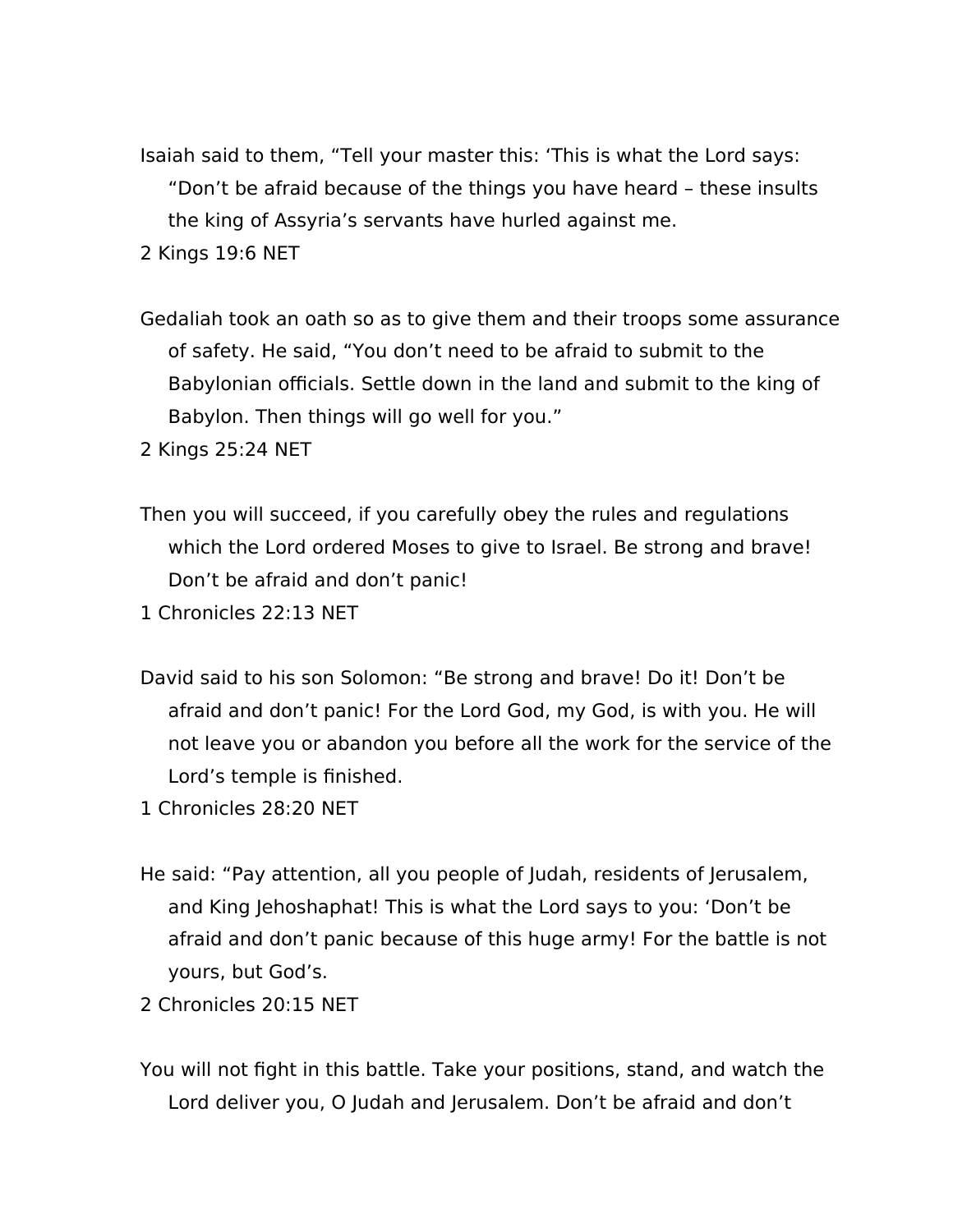panic! Tomorrow march out toward them; the Lord is with you! 2 Chronicles 20:17 NET

"Be strong and brave! Don't be afraid and don't panic because of the king of Assyria and this huge army that is with him! We have with us one who is stronger than those who are with him.

2 Chronicles 32:7 NET

When I had made an inspection, I stood up and said to the nobles, the officials, and the rest of the people, "Don't be afraid of them. Remember the great and awesome Lord, and fight on behalf of your brothers, your sons, your daughters, your wives, and your families!" Nehemiah 4:14 NET

You will be protected from malicious gossip, and will not be afraid of the destruction when it comes.

Job 5:21 NET

For then you will lift up your face without blemish; you will be securely established and will not fear.

Job 11:15 NET

Their houses are safe and without fear; and no rod of punishment from God is upon them.

Job 21:9 NET

I am not afraid of the multitude of people who attack me from all directions.

Psalms 3:6 NET

I will lie down and sleep peacefully, for you, Lord, make me safe and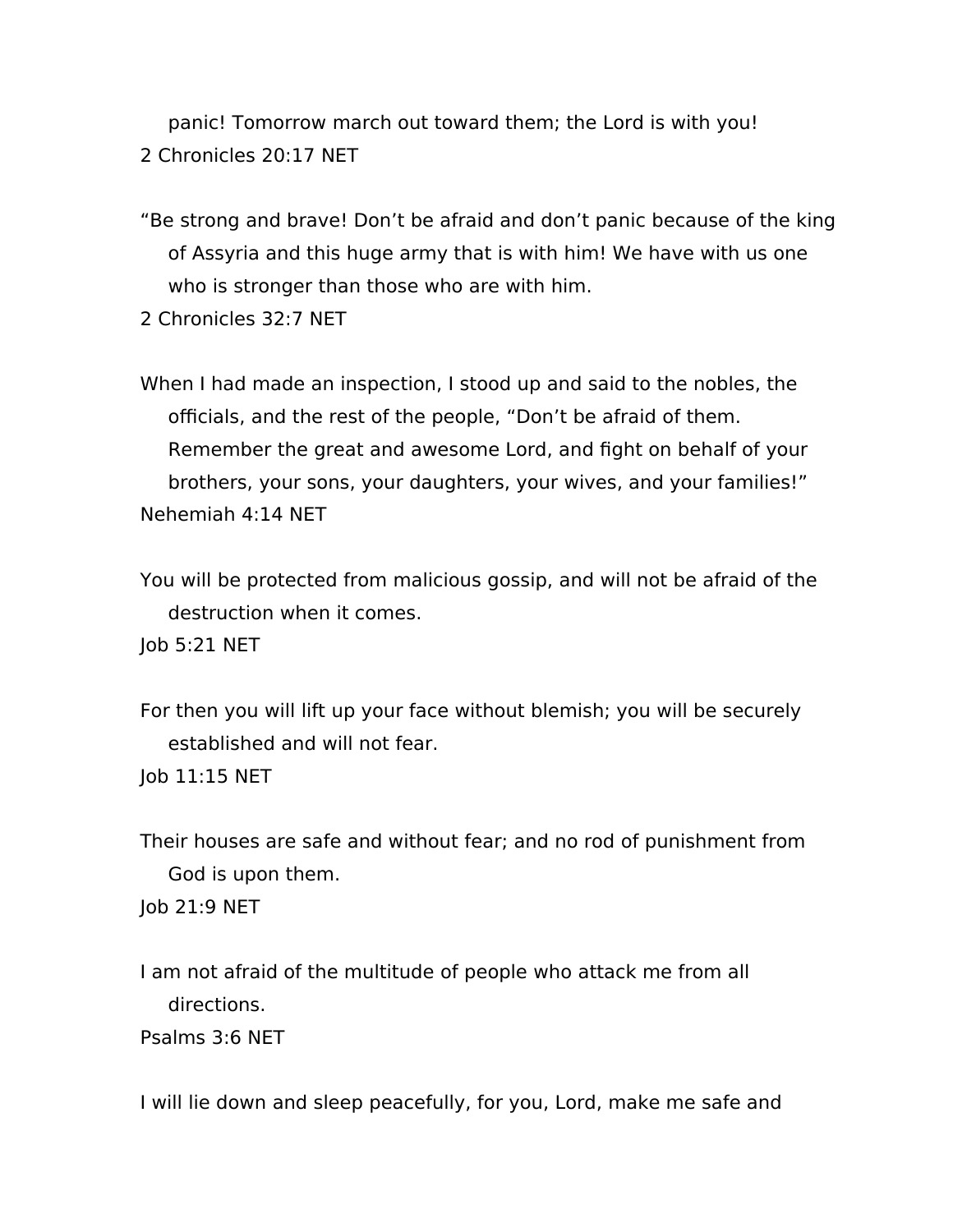secure.

Psalms 4:8 NET

I will praise the Lord who guides me; yes, during the night I reflect and learn. I constantly trust in the Lord; because he is at my right hand, I will not be upended. So my heart rejoices and I am happy; My life is safe.

Psalms 16:7-9 NET

Even when I must walk through the darkest valley, I fear no danger, for you are with me; your rod and your staff reassure me. Psalms 23:4 NET

The Lord delivers and vindicates me! I fear no one! The Lord protects my life! I am afraid of no one! Psalms 27:1 NET

Even when an army is deployed against me, I do not fear. Even when war is imminent, I remain confident. Psalms 27:3 NET

The Lord gives his people strength; the Lord grants his people security. Psalms 29:11 NET

For this reason we do not fear when the earth shakes, and the mountains tumble into the depths of the sea, Psalms 46:2 NET

Do not be afraid when a man becomes rich and his wealth multiplies! Psalms 49:16 NET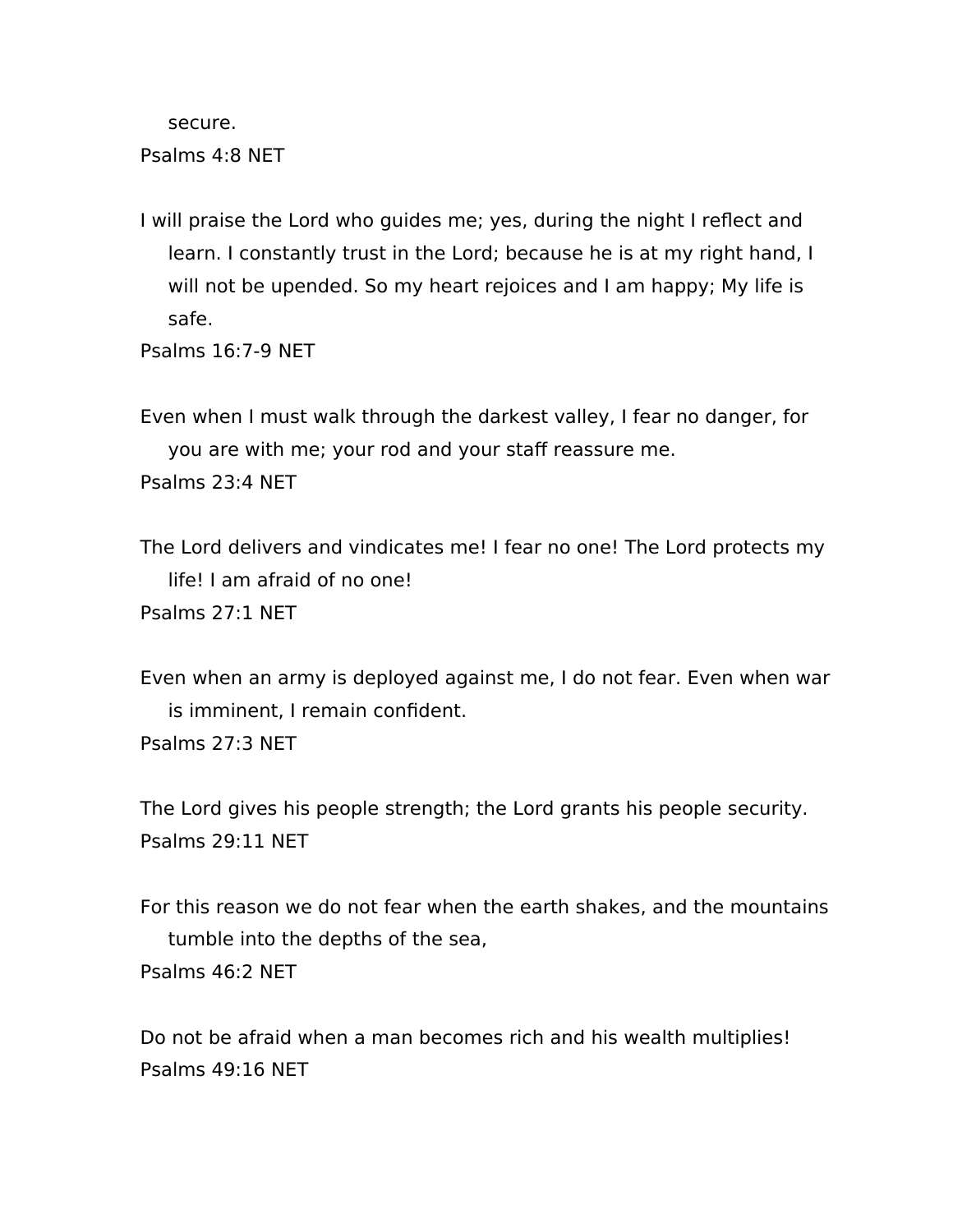When I am afraid, I trust in you. In God – I boast in his promise – in God I trust, I am not afraid. What can mere men do to me? Psalms 56:3-4 NET

in God I trust, I am not afraid. What can mere men do to me? Psalms 56:11 NET

He guided them safely along, while the sea covered their enemies. Psalms 78:53 NET

You need not fear the terrors of the night, the arrow that flies by day, Psalms 91:5 NET

When worries threaten to overwhelm me, your soothing touch makes me happy. Psalms 94:19 NET

The Lord is on my side, I am not afraid! What can people do to me? Psalms 118:6 NET

Those who love your law are completely secure; nothing causes them to stumble.

Psalms 119:165 NET

When you lie down you will not be filled with fear; when you lie down your sleep will be pleasant. Proverbs 3:24 NET

You will not be afraid of sudden disaster, or when destruction overtakes the wicked; Proverbs 3:25 NET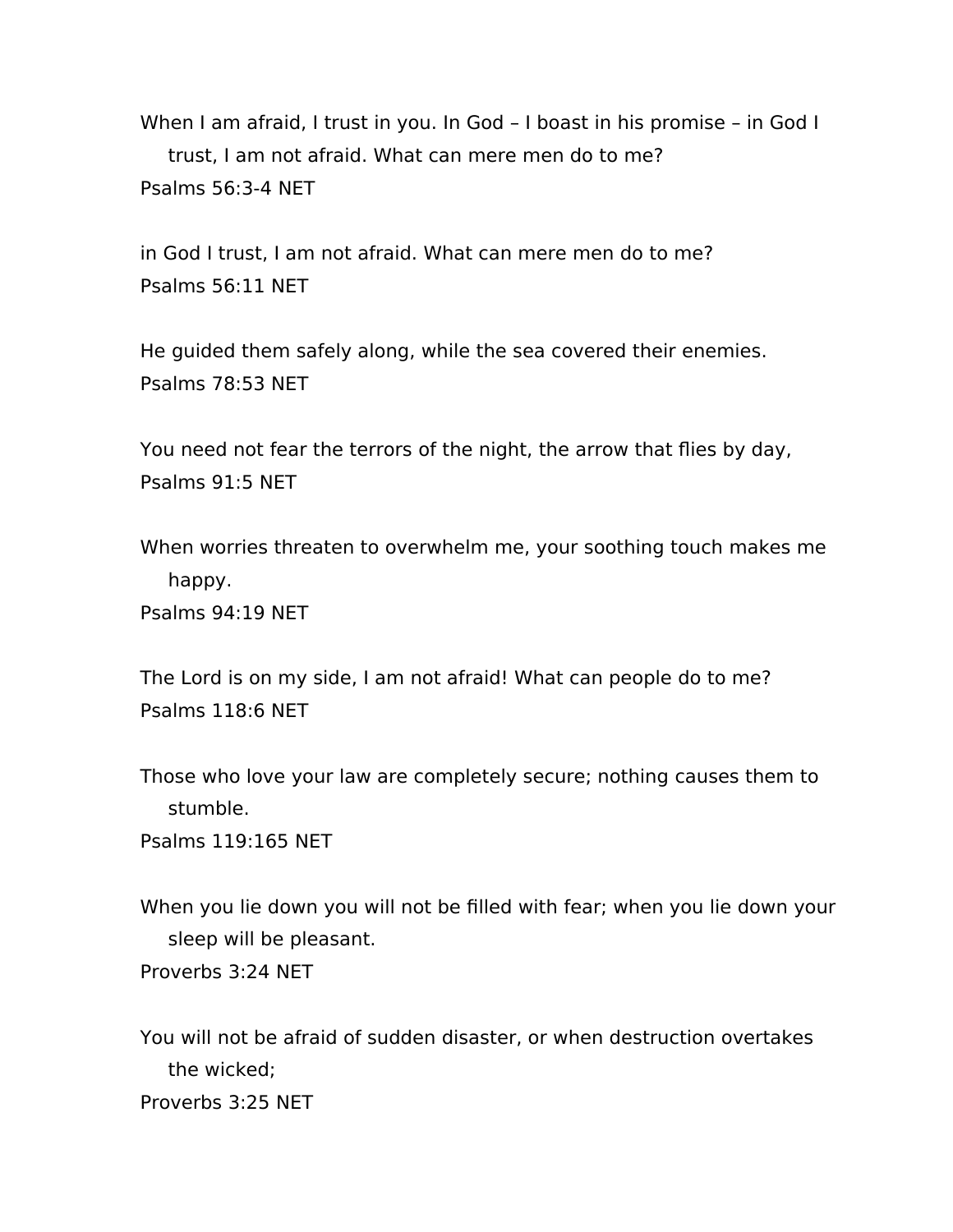Banish emotional stress from your mind. and put away pain from your body; for youth and the prime of life are fleeting. Ecclesiastes 11:10 NET

Tell him, 'Make sure you stay calm! Don't be afraid! Don't be intimidated by these two stubs of smoking logs, or by the raging anger of Rezin, Syria, and the son of Remaliah. Isaiah 7:4 NET

"Do not say, 'Conspiracy,' every time these people say the word. Don't be afraid of what scares them; don't be terrified. Isaiah 8:12 NET

So here is what the sovereign master, the Lord who commands armies, says: "My people who live in Zion, do not be afraid of Assyria, even though they beat you with a club and lift their cudgel against you as Egypt did.

Isaiah 10:24 NET

Look, God is my deliverer! I will trust in him and not fear. For the Lord gives me strength and protects me; he has become my deliverer." Isaiah 12:2 NET

The cities of Aroer are abandoned. They will be used for herds, which will lie down there in peace. Isaiah 17:2 NET

You keep completely safe the people who maintain their faith, for they trust in you. Isaiah 26:3 NET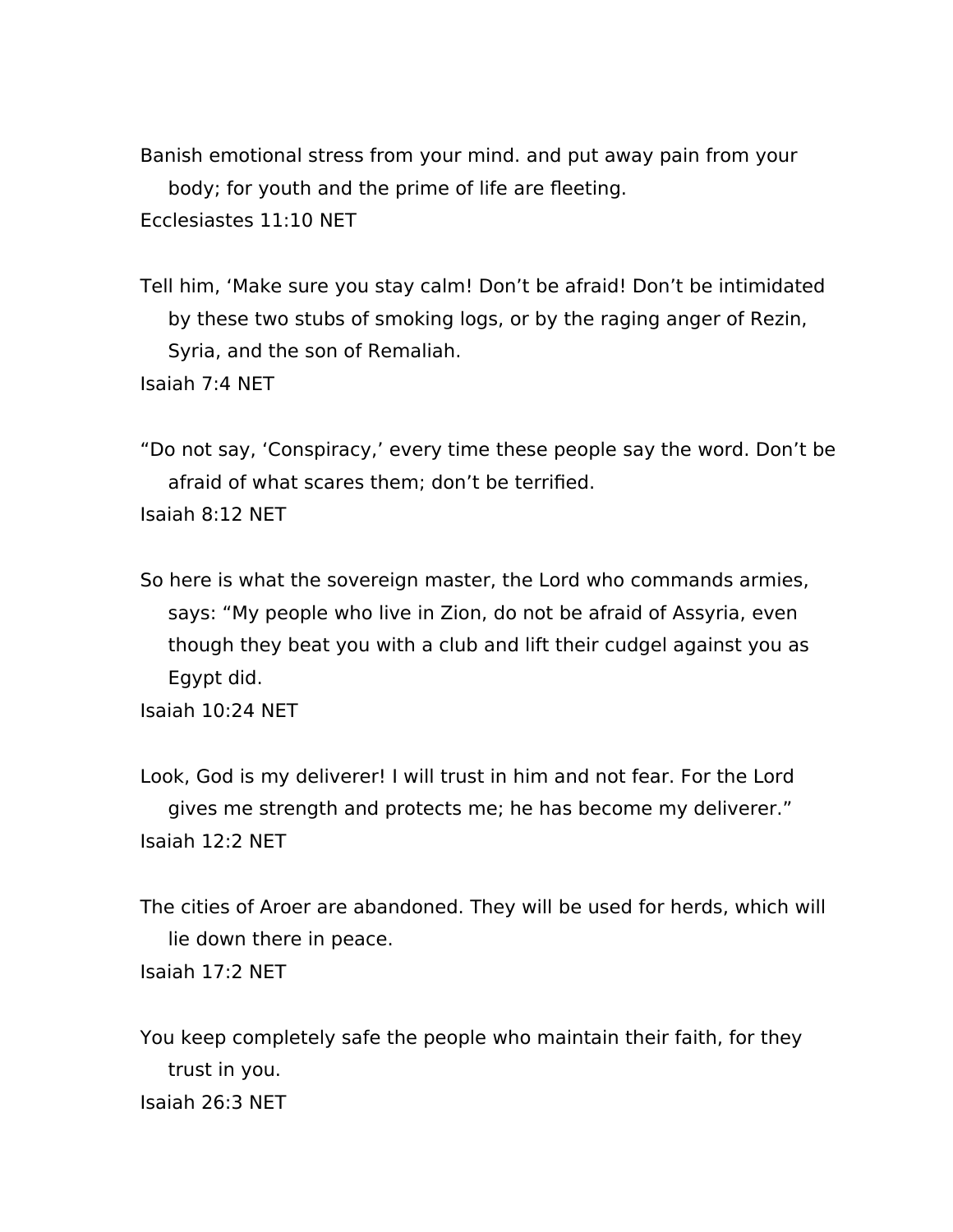Tell those who panic, "Be strong! Do not fear! Look, your God comes to avenge! With divine retribution he comes to deliver you." Isaiah 35:4 NET

Isaiah said to them, "Tell your master this: 'This is what the Lord says: "Don't be afraid because of the things you have heard – these insults the king of Assyria's servants have hurled against me. Isaiah 37:6 NET

Go up on a high mountain, O herald Zion! Shout out loudly, O herald Jerusalem! Shout, don't be afraid! Say to the towns of Judah, "Here is your God!" Isaiah 40:9 NET

Don't be afraid, for I am with you! Don't be frightened, for I am your God! I strengthen you – yes, I help you – yes, I uphold you with my saving right hand! Isaiah 41:10 NET

For I am the Lord your God, the one who takes hold of your right hand, who says to you, 'Don't be afraid, I am helping you.' Isaiah 41:13 NET

Don't be afraid, despised insignificant Jacob, men of Israel. I am helping you," says the Lord, your protector, the Holy One of Israel. Isaiah 41:14 NET

Now, this is what the Lord says, the one who created you, O Jacob, and formed you, O Israel: "Don't be afraid, for I will protect you. I call you by name, you are mine.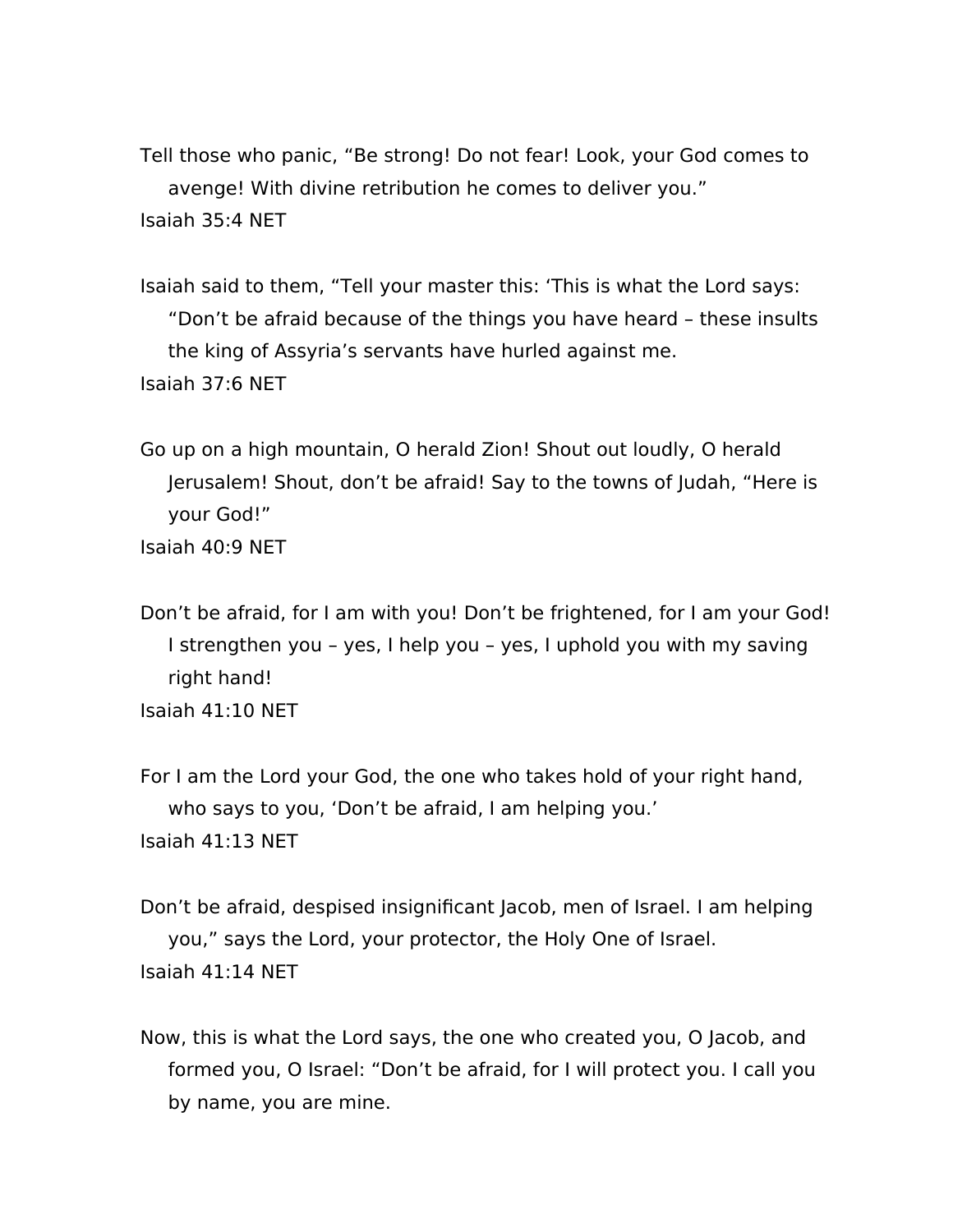Isaiah 43:1 NET

Don't be afraid, for I am with you. From the east I will bring your descendants; from the west I will gather you. Isaiah 43:5 NET

This is what the Lord, the one who made you, says – the one who formed you in the womb and helps you: "Don't be afraid, my servant Jacob, Jeshurun, whom I have chosen!

Isaiah 44:2 NET

Don't panic! Don't be afraid! Did I not tell you beforehand and decree it? You are my witnesses! Is there any God but me? There is no other sheltering rock; I know of none.

Isaiah 44:8 NET

Listen to me, you who know what is right, you people who are aware of my law! Don't be afraid of the insults of men; don't be discouraged because of their abuse! Isaiah 51:7 NET

Don't be afraid, for you will not be put to shame! Don't be intimidated, for you will not be humiliated! You will forget about the shame you experienced in your youth; you will no longer remember the disgrace of your abandonment.

Isaiah 54:4 NET

You will be reestablished when I vindicate you. You will not experience oppression; indeed, you will not be afraid. You will not be terrified, for nothing frightening will come near you. Isaiah 54:14 NET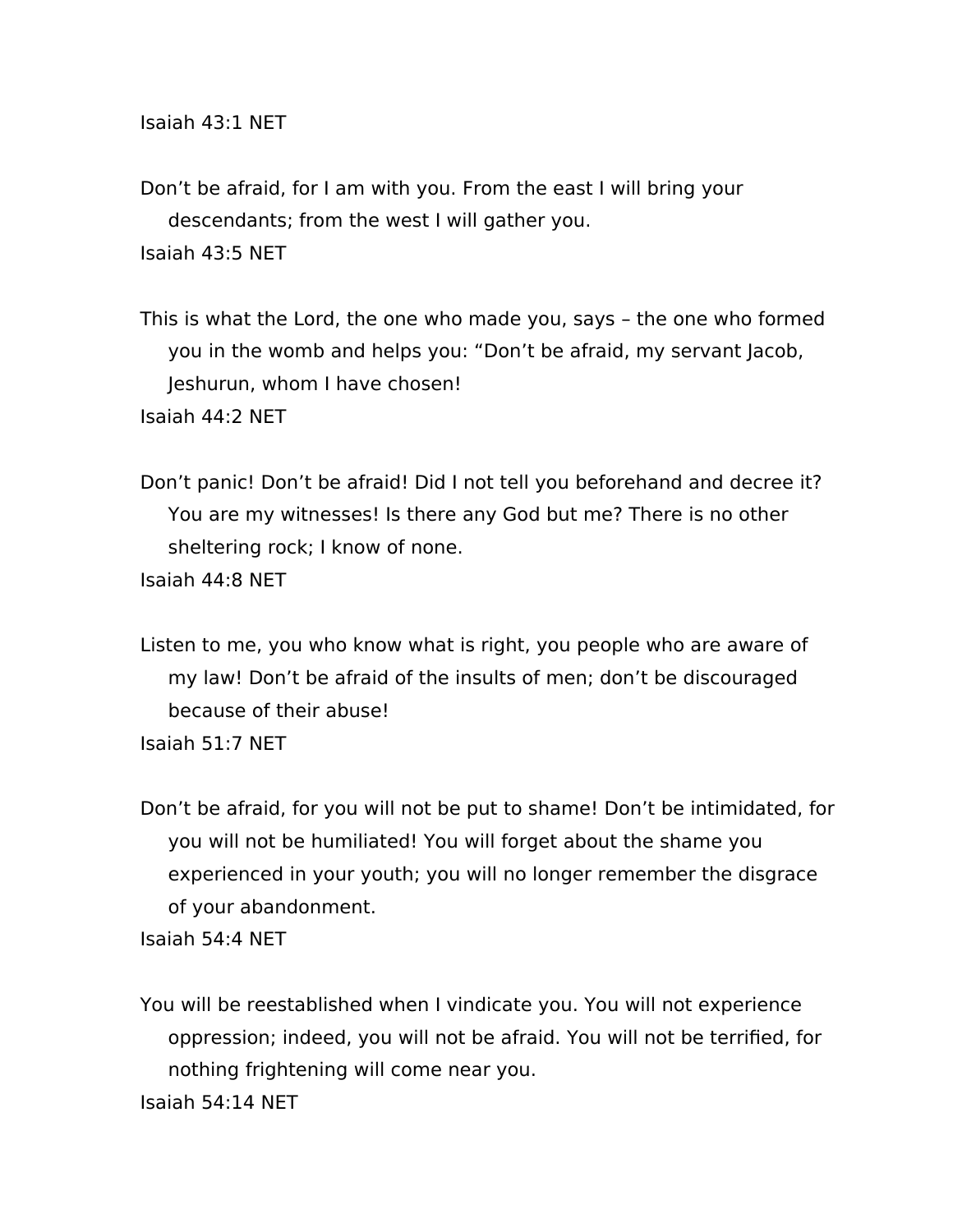Do not be afraid of those to whom I send you, for I will be with you to protect you," says the Lord. Jeremiah 1:8 NET

Such idols are like scarecrows in a cucumber field. They cannot talk. They must be carried because they cannot walk. Do not be afraid of them because they cannot hurt you. And they do not have any power to help you."

Jeremiah 10:5 NET

They will be like a tree planted near a stream whose roots spread out toward the water. It has nothing to fear when the heat comes. Its leaves are always green. It has no need to be concerned in a year of drought. It does not stop bearing fruit.

Jeremiah 17:8 NET

- So I, the Lord, tell you not to be afraid, you descendants of Jacob, my servants. Do not be terrified, people of Israel. For I will rescue you and your descendants from a faraway land where you are captives. The descendants of Jacob will return to their land and enjoy peace. They will be secure and no one will terrify them. Jeremiah 30:10 NET
- Gedaliah, the son of Ahikam and grandson of Shaphan, took an oath so as to give them and their troops some assurance of safety. "Do not be afraid to submit to the Babylonians. Settle down in the land and submit to the king of Babylon. Then things will go well for you. Jeremiah 40:9 NET

Do not be afraid of the king of Babylon whom you now fear. Do not be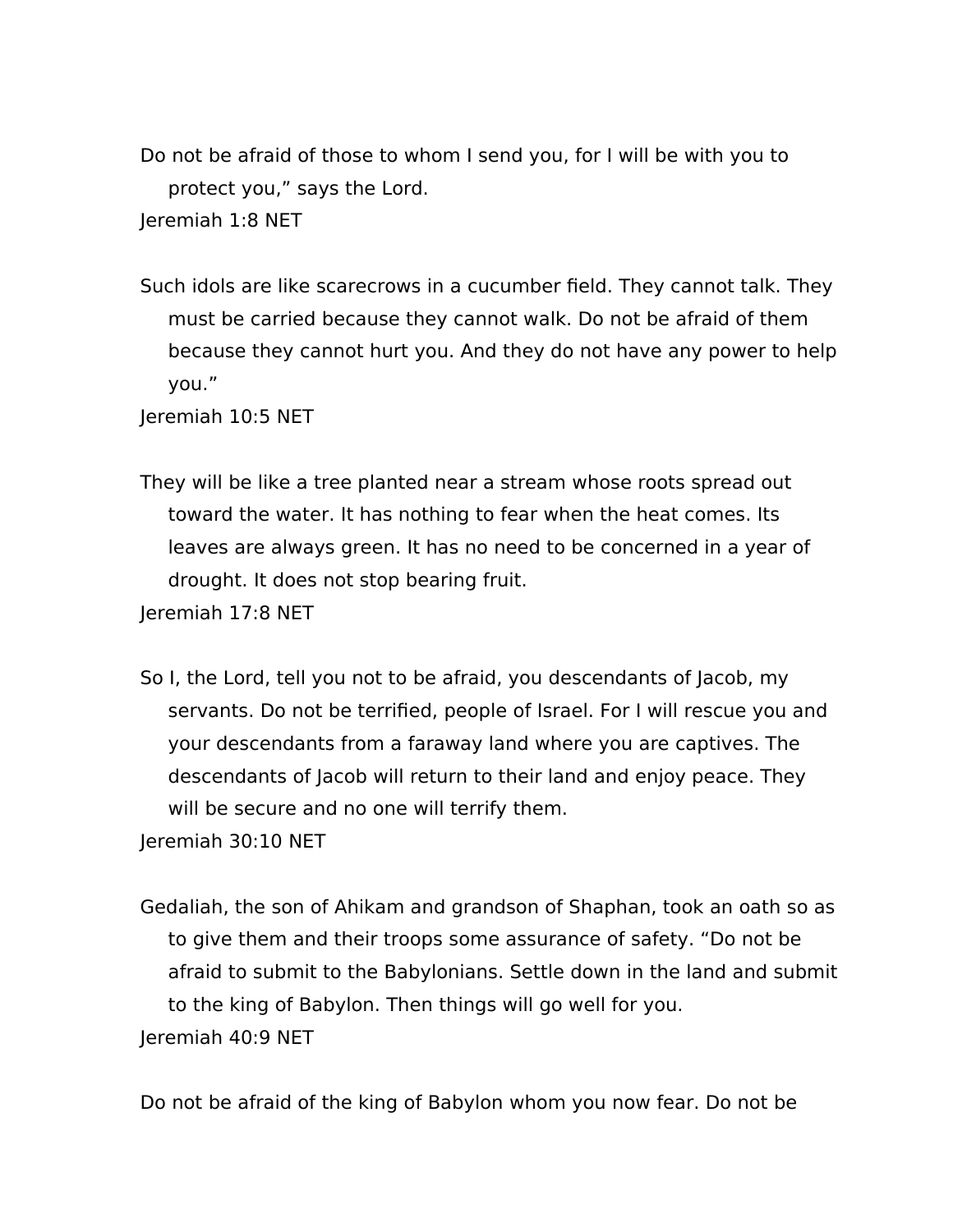afraid of him because I will be with you to save you and to rescue you from his power. I, the Lord, affirm it!

Jeremiah 42:11 NET

"You descendants of Jacob, my servants, do not be afraid; do not be terrified, people of Israel. For I will rescue you and your descendants from the faraway lands where you are captives. The descendants of Jacob will return to their land and enjoy peace. They will be secure and no one will terrify them.

Jeremiah 46:27 NET

I, the Lord, tell you not to be afraid, you descendants of Jacob, my servant, for I am with you. Though I completely destroy all the nations where I scatter you, I will not completely destroy you. I will indeed discipline you but only in due measure. I will not allow you to go entirely unpunished."

Jeremiah 46:28 NET

Do not lose your courage or become afraid because of the reports that are heard in the land. For a report will come in one year. Another report will follow it in the next. There will be violence in the land with ruler fighting against ruler."

Jeremiah 51:46 NET

You came near on the day I called to you; you said, "Do not fear!" ר (Resh) Lamentations 3:57 NET

I have made your forehead harder than flint – like diamond! Do not fear them or be terrified of the looks they give you, for they are a rebellious house."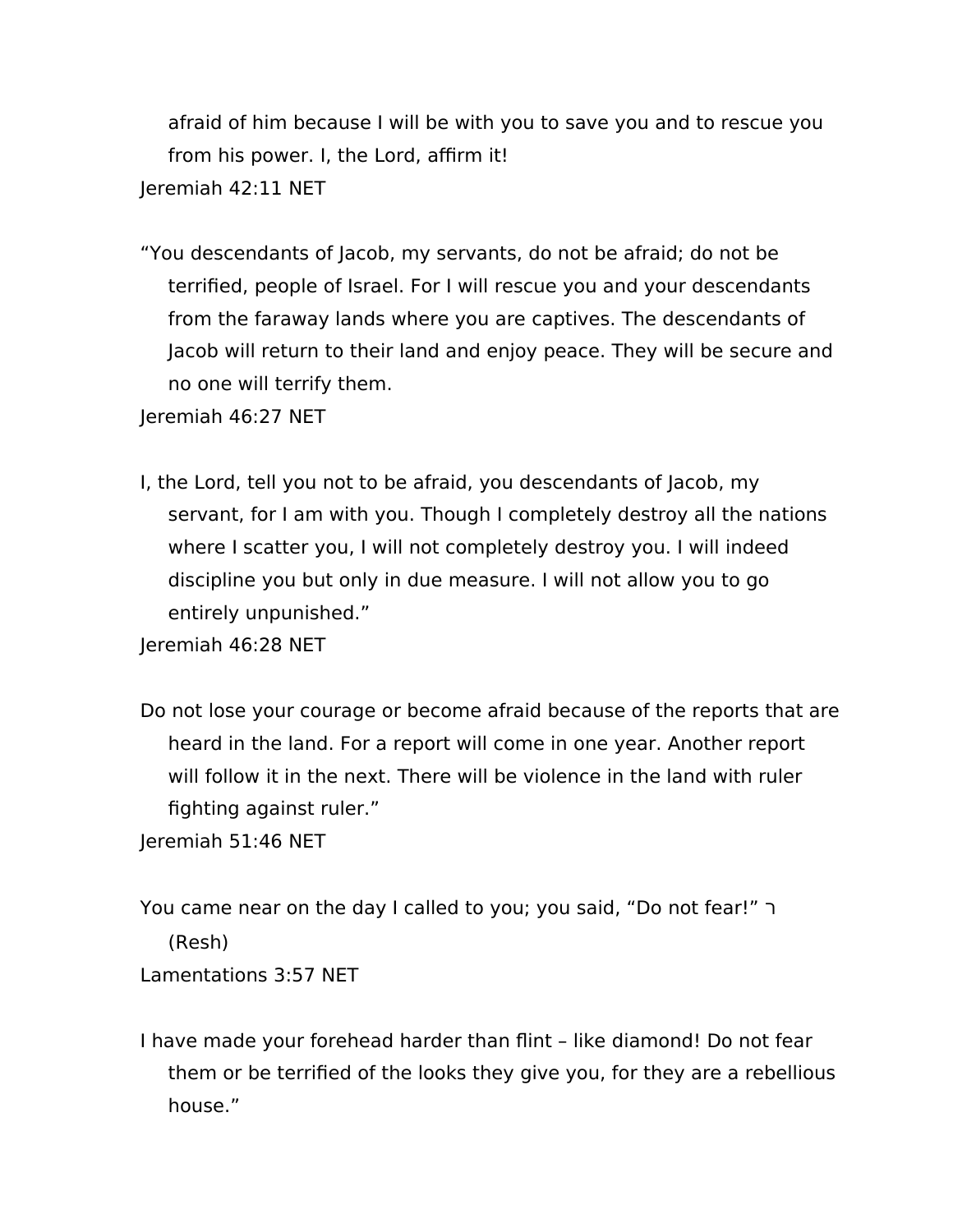Ezekiel 3:9 NET

Then he said to me, "Don't be afraid, Daniel, for from the very first day you applied your mind to understand and to humble yourself before your God, your words were heard. I have come in response to your words.

Daniel 10:12 NET

He said to me, "Don't be afraid, you who are valued. Peace be to you! Be strong! Be really strong!" When he spoke to me, I was strengthened. I said, "Sir, you may speak now, for you have given me strength." Daniel 10:19 NET

Do not fear, my land! Rejoice and be glad, because the Lord has accomplished great things! Joel 2:21 NET

On that day they will say to Jerusalem, "Don't be afraid, Zion! Your hands must not be paralyzed from panic! Zephaniah 3:16 NET

'Do not fear, because I made a promise to your ancestors when they left Egypt, and my spirit even now testifies to you.' Haggai 2:5 NET

And it will come about that just as you (both Judah and Israel) were a curse to the nations, so I will save you and you will be a blessing. Do not be afraid! Instead, be strong!'

Zechariah 8:13 NET

so, to the contrary, I have planned in these days to do good to Jerusalem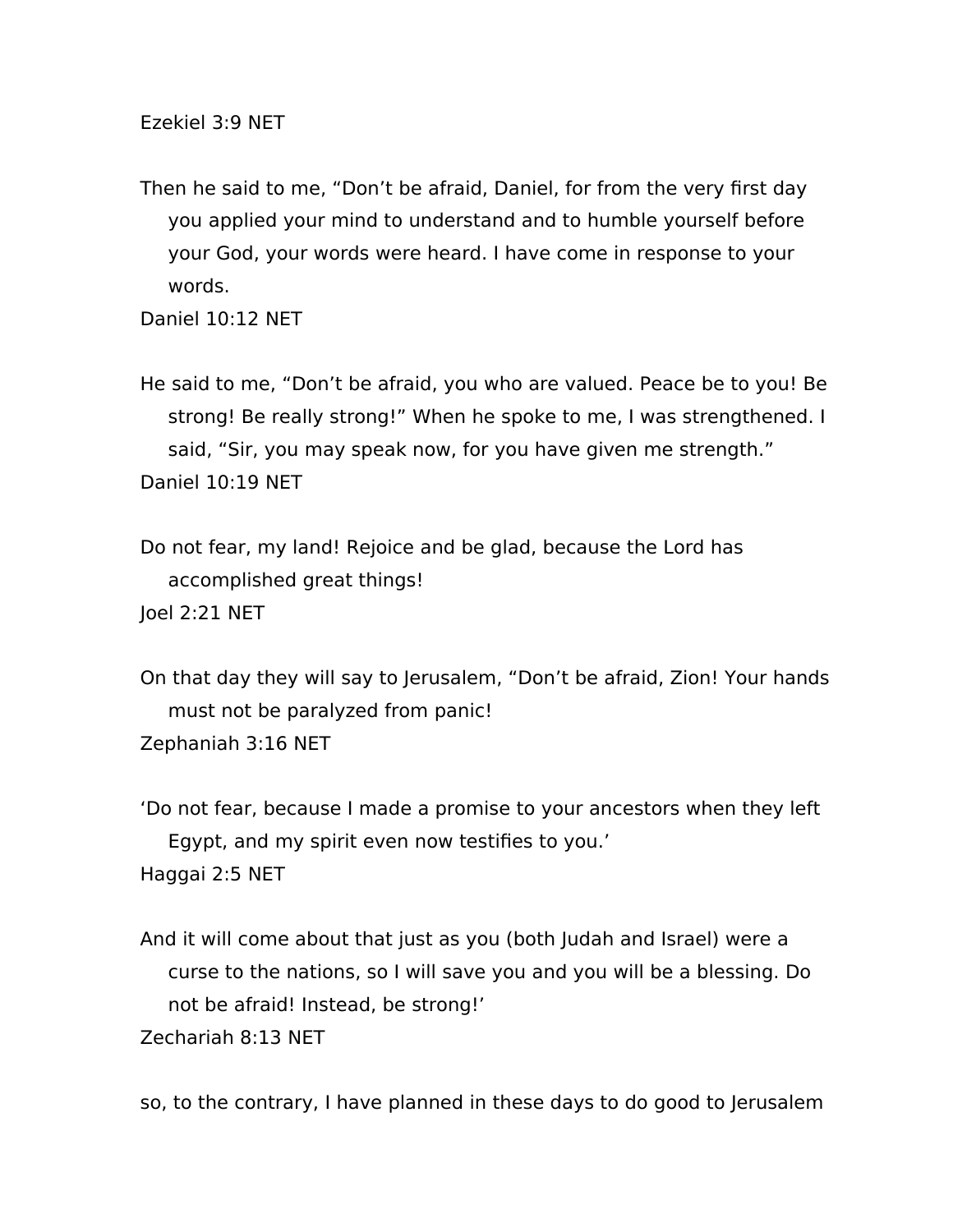and Judah – do not fear! Zechariah 8:15 NET

"I will come to you in judgment. I will be quick to testify against those who practice divination, those who commit adultery, those who break promises, and those who exploit workers, widows, and orphans, who refuse to help the immigrant and in this way show they do not fear me," says the Lord who rules over all.

Malachi 3:5 NET

- When he had contemplated this, an angel of the Lord appeared to him in a dream and said, "Joseph, son of David, do not be afraid to take Mary as your wife, because the child conceived in her is from the Holy Spirit. Matthew 1:20 NET
- "Therefore I tell you, do not worry about your life, what you will eat or drink, or about your body, what you will wear. Isn't there more to life than food and more to the body than clothing? Look at the birds in the sky: They do not sow, or reap, or gather into barns, yet your heavenly Father feeds them. Aren't you more valuable than they are? And which of you by worrying can add even one hour to his life? Why do you worry about clothing? Think about how the flowers of the field grow; they do not work or spin. Yet I tell you that not even Solomon in all his glory was clothed like one of these! And if this is how God clothes the wild grass, which is here today and tomorrow is tossed into the fire to heat the oven, won't he clothe you even more, you people of little faith? So then, don't worry saying, 'What will we eat?' or 'What will we drink?' or 'What will we wear?' For the unconverted pursue these things, and your heavenly Father knows that you need them. But above all pursue his kingdom and righteousness, and all these things will be given to you as well. So then, do not worry about tomorrow, for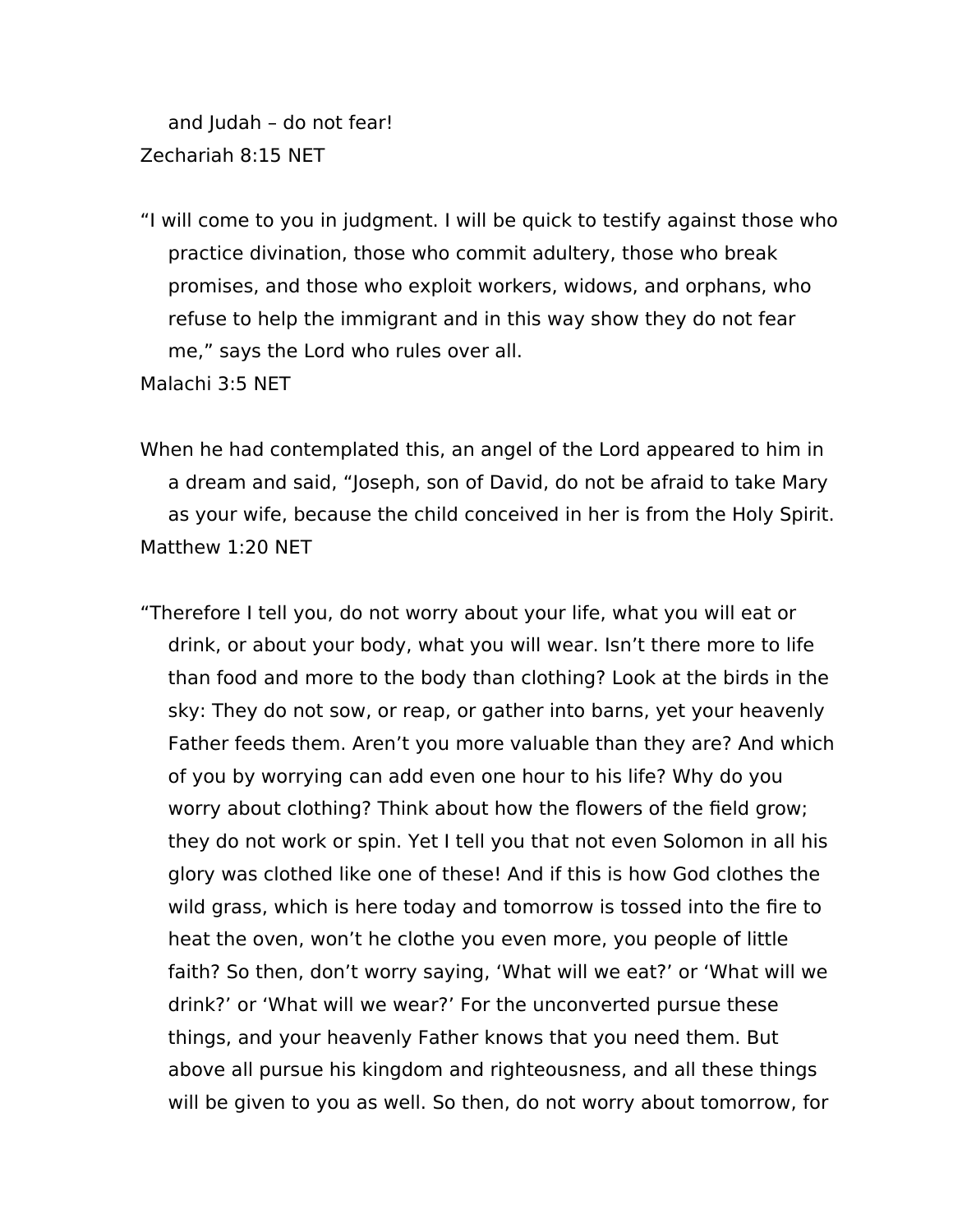tomorrow will worry about itself. Today has enough trouble of its own. Matthew 6:25-34 NET

Whenever they hand you over for trial, do not worry about how to speak or what to say, for what you should say will be given to you at that time.

Matthew 10:19 NET

"Do not be afraid of them, for nothing is hidden that will not be revealed, and nothing is secret that will not be made known. Matthew 10:26 NET

Do not be afraid of those who kill the body but cannot kill the soul. Instead, fear the one who is able to destroy both soul and body in hell. Matthew 10:28 NET

So do not be afraid; you are more valuable than many sparrows. Matthew 10:31 NET

But immediately Jesus spoke to them: "Have courage! It is I. Do not be afraid."

Matthew 14:27 NET

But Jesus came and touched them. "Get up," he said. "Do not be afraid." Matthew 17:7 NET

But the angel said to the women, "Do not be afraid; I know that you are looking for Jesus, who was crucified. Matthew 28:5 NET

Then Jesus said to them, "Do not be afraid. Go and tell my brothers to go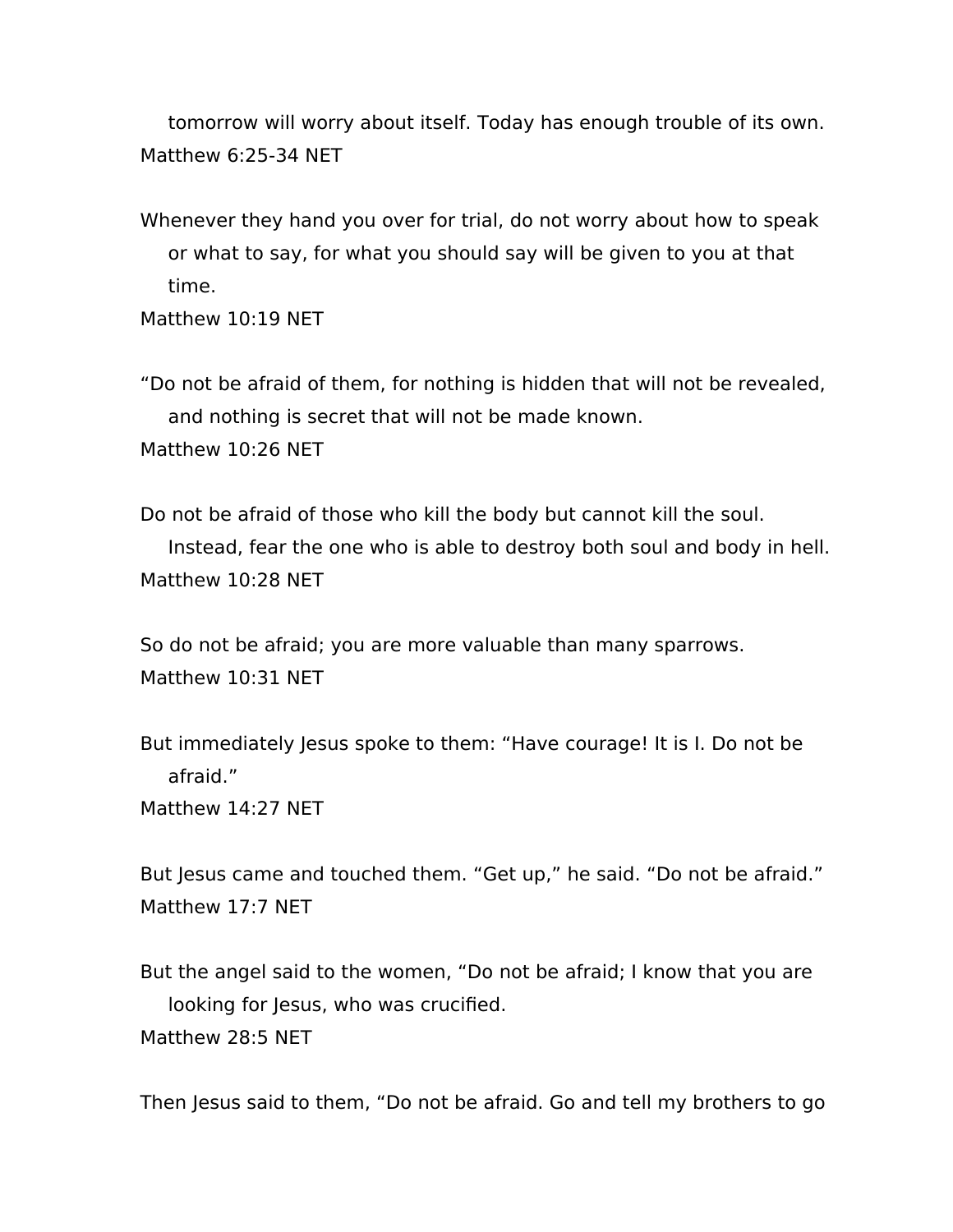to Galilee. They will see me there." Matthew 28:10 NET

But Jesus, paying no attention to what was said, told the synagogue ruler, "Do not be afraid; just believe."

Mark 5:36 NET

for they all saw him and were terrified. But immediately he spoke to them: "Have courage! It is I. Do not be afraid."

Mark 6:50 NET

When they arrest you and hand you over for trial, do not worry about what to speak. But say whatever is given you at that time, for it is not you speaking, but the Holy Spirit.

Mark 13:11 NET

But the angel said to him, "Do not be afraid, Zechariah, for your prayer has been heard, and your wife Elizabeth will bear you a son; you will name him John.

Luke 1:13 NET

So the angel said to her, "Do not be afraid, Mary, for you have found favor with God! Luke 1:30 NET

But the angel said to them, "Do not be afraid! Listen carefully, for I proclaim to you good news that brings great joy to all the people: Luke 2:10 NET

and so were James and John, Zebedee's sons, who were Simon's business partners. Then Jesus said to Simon, "Do not be afraid; from now on you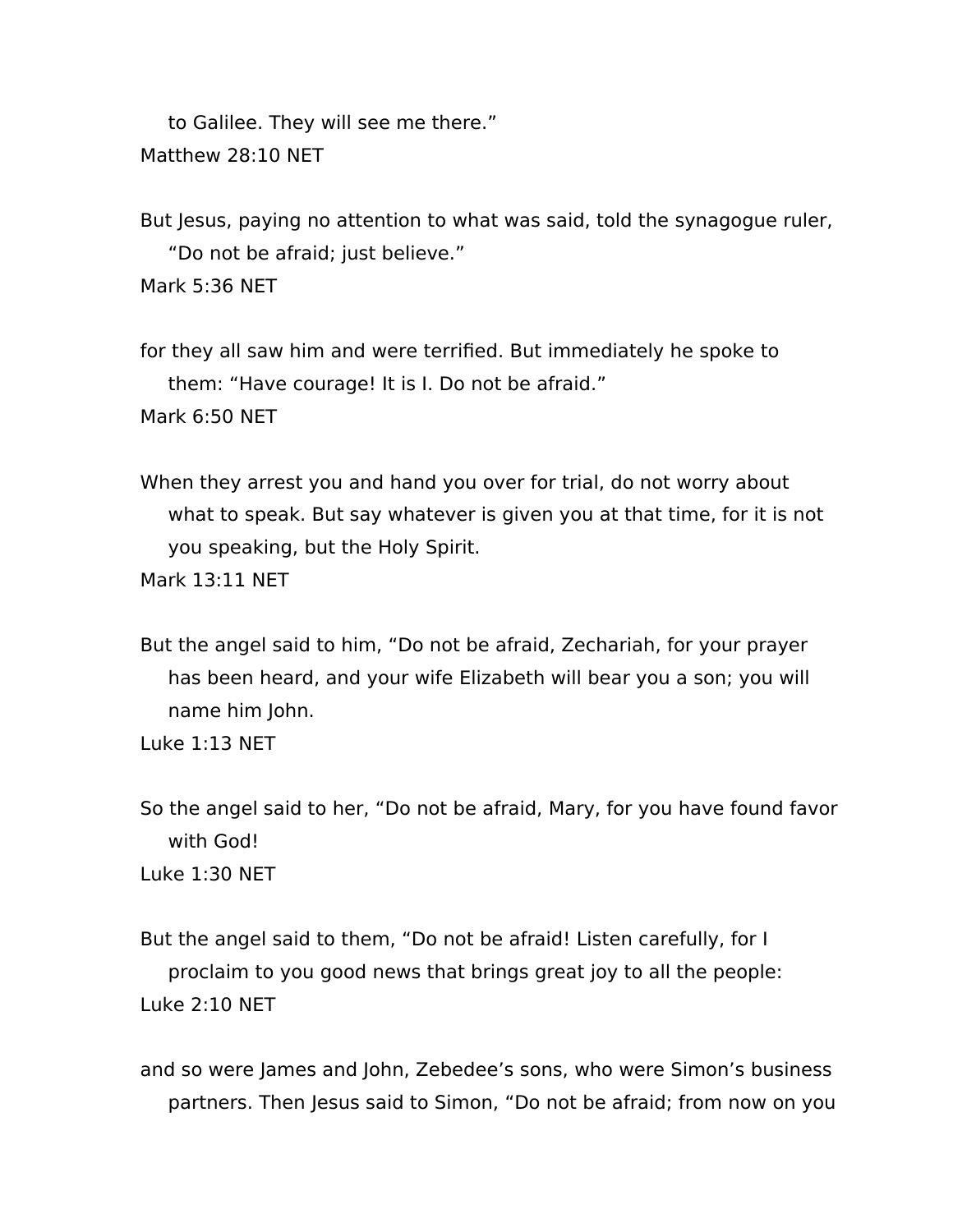will be catching people." Luke 5:10 NET

But when Jesus heard this, he told him, "Do not be afraid; just believe, and she will be healed."

Luke 8:50 NET

"I tell you, my friends, do not be afraid of those who kill the body, and after that have nothing more they can do.

Luke 12:4 NET

In fact, even the hairs on your head are all numbered. Do not be afraid; you are more valuable than many sparrows.

Luke 12:7 NET

But when they bring you before the synagogues, the rulers, and the authorities, do not worry about how you should make your defense or what you should say,

Luke 12:11 NET

"Do not be afraid, little flock, for your Father is well pleased to give you the kingdom.

Luke 12:32 NET

But he said to them, "It is I. Do not be afraid." John 6:20 NET

"Do not be afraid, people of Zion; look, your king is coming, seated on a donkey's colt!" John 12:15 NET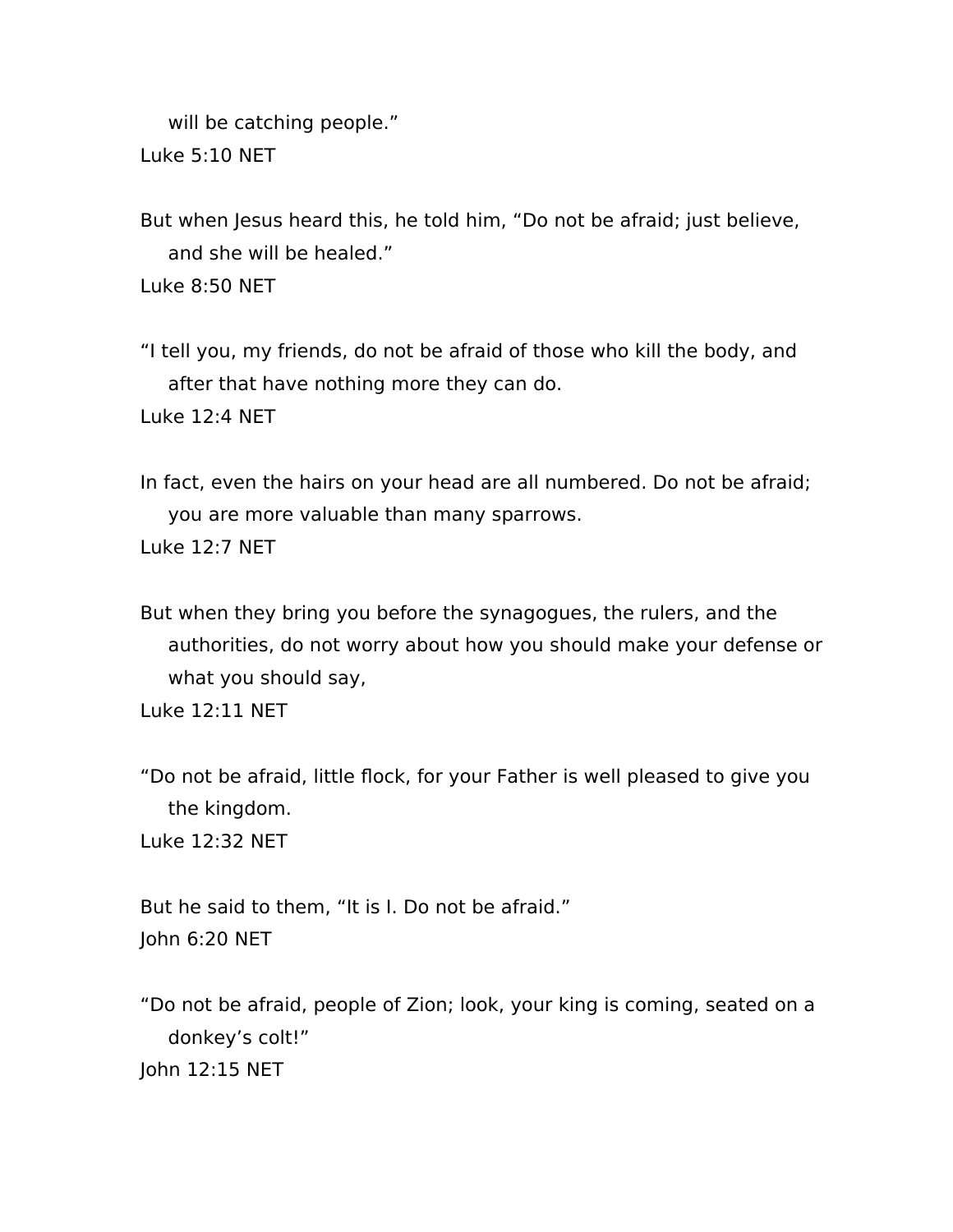"Peace I leave with you; my peace I give to you; I do not give it to you as the world does. Do not let your hearts be distressed or lacking in courage.

John 14:27 NET

I have told you these things so that in me you may have peace. In the world you have trouble and suffering, but take courage – I have conquered the world."

John 16:33 NET

The Lord said to Paul by a vision in the night, "Do not be afraid, but speak and do not be silent,

Acts 18:9 NET

But Paul went down, threw himself on the young man, put his arms around him, and said, "Do not be distressed, for he is still alive!" Acts  $20:10$  NFT

and said, 'Do not be afraid, Paul! You must stand before Caesar, and God has graciously granted you the safety of all who are sailing with you.' Acts 27:24 NET

Therefore, since we have been declared righteous by faith, we have peace with God through our Lord Jesus Christ,

Romans 5:1 NET

Do not be anxious about anything. Instead, in every situation, through prayer and petition with thanksgiving, tell your requests to God. Philippians 4:6 NET

So, we can say with confidence, "The Lord is my helper, and I will not be